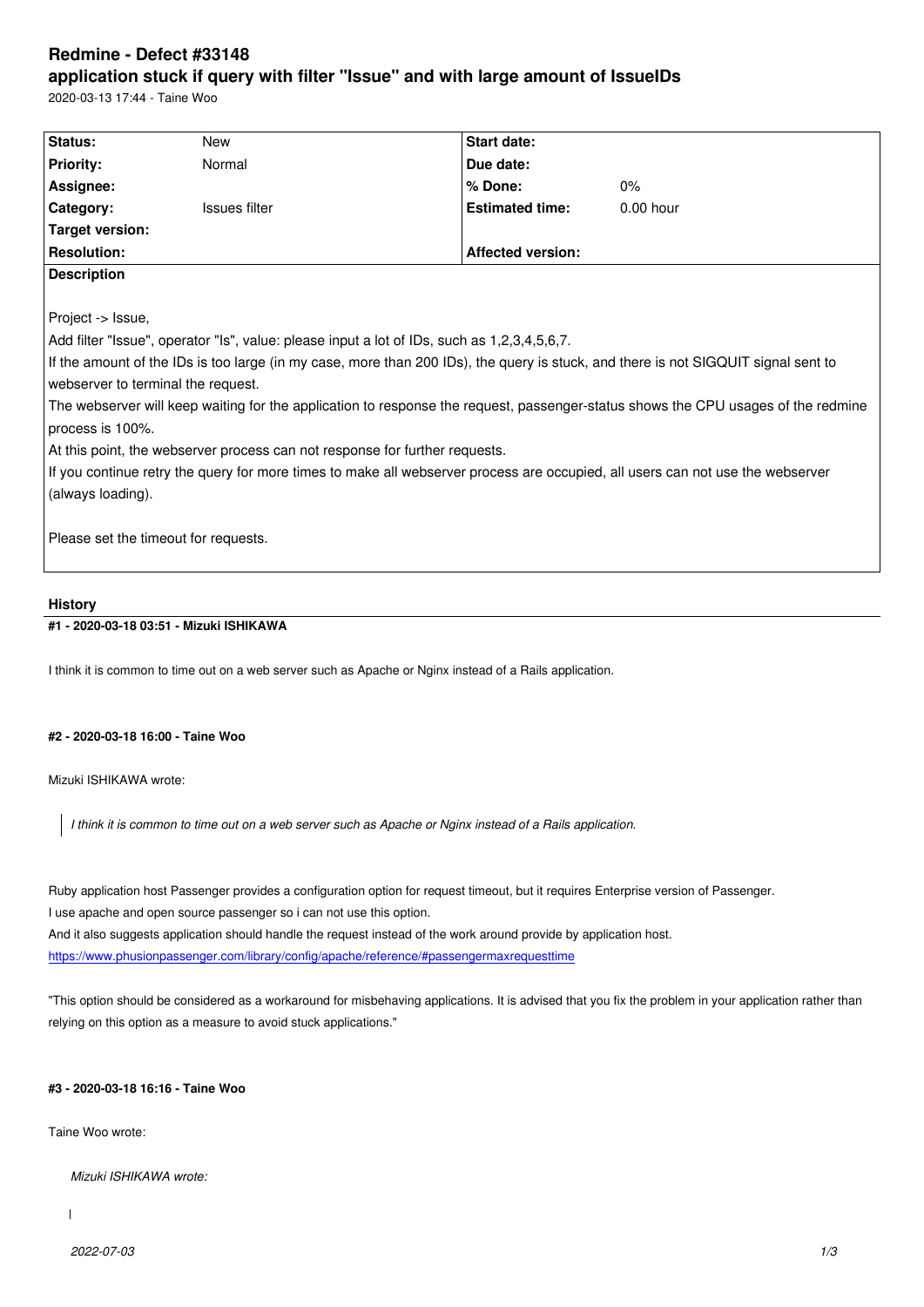*Ruby application host Passenger provides a configuration option for request timeout, but it requires Enterprise version of Passenger. I use apache and open source passenger so i can not use this option. And it also suggests application should handle the request instead of the work around provide by application host. https://www.phusionpassenger.com/library/config/apache/reference/#passengermaxrequesttime*

*"This option should be considered as a workaround for misbehaving applications. It is advised that you fix the problem in your application rather [than relying on this option as a measure to avoid stuck applications."](https://www.phusionpassenger.com/library/config/apache/reference/#passengermaxrequesttime)*

And the KeepAlive option of apache is not working for this case, because the application host passenger is working but waiting for the application Redmine, but the application Redmine stucks without return/kill.

### **#4 - 2020-03-18 16:20 - Taine Woo**

But anyway, why is the query performance so bad...? with only 200 query

#### **#5 - 2020-03-18 16:27 - Taine Woo**

----------- Application groups ----------- /xxxxxx/redmine-4.0.3 (production): App root: /xxxxxx/redmine-4.0.3 Requests in queue: 0 \* PID: 17124 Sessions: 1 Processed: 3 Uptime: 1m 4s CPU: 37% Memory : 176M Last used: 17s ago

..... .....

.....

after the redmine application stuck for some minutes, the CPU usage became 100%,

----------- Application groups -----------

/xxxxx/redmine-4.0.3 (production):

App root: /xxxxx/redmine-4.0.3

Requests in queue: 0 \* PID: 17124 Sessions: 1 Processed: 3 Uptime: 8m 32s

CPU: 91% Memory : 176M Last used: 7m 45s ago

and during all time, this process of application can not accept other request, so the application host passenger have to start another application process to host redmine.

and if there is another 200 ID query, the new process will be stuck too.

So, after some tries by the user, all the server resource will be occupied, and reach the max process allowed of passenger, and then, no one can browse the web server again, because the application host (passenger but not web server apache) is out of resource.

# **#6 - 2020-03-19 02:42 - Mizuki ISHIKAWA**

### @Taine Woo

I understand why you need the timeout function. Thanks for the details!